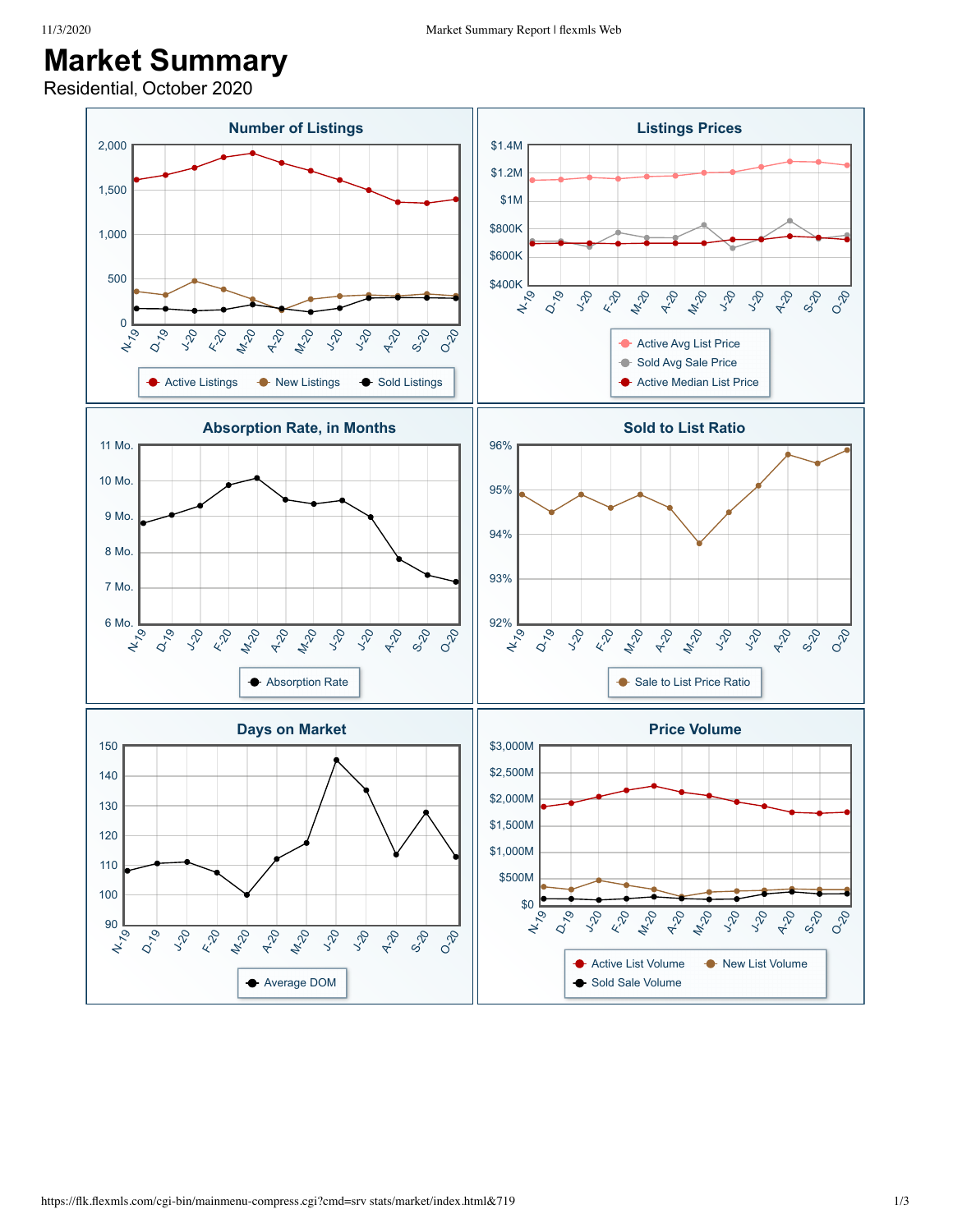| <b>Summary Statistics</b> |               |             |          |                 |                 |           |
|---------------------------|---------------|-------------|----------|-----------------|-----------------|-----------|
|                           | <b>Oct-20</b> | Oct-19      | $%$ Chg  | <b>2020 YTD</b> | <b>2019 YTD</b> | % Chg $ $ |
| Absorption Rate           | 7.17          | 8.45        | $-15.15$ | 8.89            | 9.97            | $-10.83$  |
| Average List Price        | \$1.259.525   | \$1.154.098 | 9.14     | \$1.027.003     | \$962.354       | 6.72      |
| Median List Price         | \$725,000     | \$679.500   | 6.70     | \$675,000       | \$625,000       | 8.00      |
| Average Sale Price        | \$756.805     | \$709.434   | 6.68     | \$753.236       | \$698,903       | 7.77      |
| Median Sale Price         | \$600,000     | \$525,000   | 14.29    | \$577.000       | \$530,000       | 8.87      |
| Average DOM               | 112           | 144         | $-22.22$ | 119             | 115             | 3.48      |
| Median DOM                | 73            | 104         | $-29.81$ | 80              | 79              | 1.27      |

| <b>Sold Listings</b> |                |                   |          |                |                     |          | <b>Pending Listings</b> |                |                   |          |      |                     |          |
|----------------------|----------------|-------------------|----------|----------------|---------------------|----------|-------------------------|----------------|-------------------|----------|------|---------------------|----------|
|                      |                | <b>This Month</b> |          |                | <b>Year to Date</b> |          |                         |                | <b>This Month</b> |          |      | <b>Year to Date</b> |          |
|                      | 2020           | 2019              | % Chg    | 2020           | 2019                | % Chg    |                         | 2020           | 2019              | % Chg    | 2020 | 2019                | % Chg    |
| 0-99,999             | 0              | 0                 | 0.0      | 3              | $\overline{2}$      | 50.0     | 0-99,999                | 0              | 0                 | 0.0      | 2    | 2                   | 0.0      |
| 100,000-149,999      | $\mathbf{1}$   | 5                 | $-80.0$  | 13             | 25                  | $-48.0$  | 100,000-149,999         | 1              | $\mathbf{1}$      | 0.0      | 10   | 15                  | $-33.3$  |
| 150,000-199,999      | $\overline{2}$ | 5                 | $-60.0$  | 59             | 76                  | $-22.4$  | 150,000-199,999         | 3              | 4                 | $-25.0$  | 52   | 69                  | $-24.6$  |
| 200,000-249,999      | 11             | 9                 | 22.2     | 66             | 65                  | 1.5      | 200,000-249,999         | 6              | $\overline{2}$    | 200.0    | 68   | 66                  | 3.0      |
| 250,000-299,999      | $\overline{4}$ | 3                 | 33.3     | 68             | 75                  | $-9.3$   | 250,000-299,999         | 5              | 3                 | 66.7     | 60   | 76                  | $-21.1$  |
| 300,000-349,999      | 8              | 6                 | 33.3     | 95             | 101                 | $-5.9$   | 300,000-349,999         | 5              | $\overline{7}$    | $-28.6$  | 78   | 87                  | $-10.3$  |
| 350,000-399,999      | 33             | 18                | 83.3     | 154            | 151                 | 2.0      | 350,000-399,999         | 12             | 14                | $-14.3$  | 146  | 160                 | $-8.7$   |
| 400,000-449,999      | 18             | 17                | 5.9      | 174            | 211                 | $-17.5$  | 400,000-449,999         | 9              | 13                | $-30.8$  | 151  | 185                 | $-18.4$  |
| 450,000-499,999      | 23             | 12                | 91.7     | 166            | 160                 | 3.8      | 450,000-499,999         | 13             | 22                | $-40.9$  | 183  | 197                 | $-7.1$   |
| 500,000-549,999      | 18             | 8                 | 125.0    | 169            | 151                 | 11.9     | 500,000-549,999         | 8              | 10                | $-20.0$  | 146  | 132                 | 10.6     |
| 550,000-599,999      | 23             | 10                | 130.0    | 145            | 115                 | 26.1     | 550,000-599,999         | 10             | 16                | $-37.5$  | 163  | 152                 | 7.2      |
| 600,000-649,999      | 14             | 7                 | 100.0    | 111            | 103                 | 7.8      | 600,000-649,999         | $\overline{7}$ | 3                 | 133.3    | 101  | 87                  | 16.1     |
| 650,000-699,999      | 17             | 6                 | 183.3    | 132            | 88                  | 50.0     | 650,000-699,999         | 11             | 11                | 0.0      | 139  | 105                 | 32.4     |
| 700,000-749,999      | 16             | 3                 | 433.3    | 97             | 68                  | 42.6     | 700,000-749,999         | 1              | 6                 | $-83.3$  | 74   | 58                  | 27.6     |
| 750,000-799,999      | 11             | 5                 | 120.0    | 65             | 53                  | 22.6     | 750,000-799,999         | 5              | 3                 | 66.7     | 93   | 75                  | 24.0     |
| 800,000-849,999      | 13             | $\mathbf{1}$      | 1200.0   | 75             | 38                  | 97.4     | 800,000-849,999         | 2              | 4                 | $-50.0$  | 50   | 34                  | 47.1     |
| 850,000-899,999      | 5              | $\overline{2}$    | 150.0    | 65             | 55                  | 18.2     | 850,000-899,999         | 4              | $\overline{7}$    | $-42.9$  | 85   | 57                  | 49.1     |
| 900,000-949,999      | 7              | 6                 | 16.7     | 50             | 46                  | 8.7      | 900,000-949,999         | 1              | 0                 | N/A      | 37   | 28                  | 32.1     |
| 950,000-999,999      | 6              | $\overline{2}$    | 200.0    | 31             | 23                  | 34.8     | 950,000-999,999         | 4              | 9                 | $-55.6$  | 50   | 55                  | $-9.1$   |
| 1,000,000-1,099,999  | 6              | 3                 | 100.0    | 44             | 38                  | 15.8     | 1,000,000-1,099,999     | 1              | $\mathbf 0$       | N/A      | 31   | 26                  | 19.2     |
| 1,100,000-1,199,999  | 8              | 3                 | 166.7    | 43             | 41                  | 4.9      | 1,100,000-1,199,999     | 3              | $\overline{7}$    | $-57.1$  | 45   | 45                  | 0.0      |
| 1,200,000-1,299,999  | 10             | 8                 | 25.0     | 74             | 52                  | 42.3     | 1,200,000-1,299,999     | $\overline{7}$ | 5                 | 40.0     | 67   | 53                  | 26.4     |
| 1,300,000-1,399,999  | 3              | 6                 | $-50.0$  | 37             | 33                  | 12.1     | 1,300,000-1,399,999     | 2              | 3                 | $-33.3$  | 45   | 39                  | 15.4     |
| 1,400,000-1,499,999  | 5              | $\overline{2}$    | 150.0    | 23             | 15                  | 53.3     | 1,400,000-1,499,999     | $\overline{2}$ | 6                 | $-66.7$  | 35   | 21                  | 66.7     |
| 1,500,000-1,599,999  | $\mathbf{1}$   | $\mathbf{1}$      | 0.0      | 21             | 15                  | 40.0     | 1,500,000-1,599,999     | $\mathbf{1}$   | $\mathbf 0$       | N/A      | 24   | 21                  | 14.3     |
| 1,600,000-1,699,999  | 6              | 3                 | 100.0    | 22             | 17                  | 29.4     | 1,600,000-1,699,999     | 1              | $\Omega$          | N/A      | 17   | 13                  | 30.8     |
| 1,700,000-1,799,999  | 0              | $\mathbf{1}$      | $-100.0$ | 15             | 15                  | 0.0      | 1,700,000-1,799,999     | 1              | 0                 | N/A      | 16   | 14                  | 14.3     |
| 1,800,000-1,899,999  | $\overline{2}$ | $\mathbf{1}$      | 100.0    | 19             | 8                   | 137.5    | 1,800,000-1,899,999     | 0              | $\mathbf 0$       | 0.0      | 22   | $\overline{7}$      | 214.3    |
| 1,900,000-1,999,999  | 1              | 0                 | N/A      | 15             | 17                  | $-11.8$  | 1,900,000-1,999,999     | 0              | $\mathbf{1}$      | $-100.0$ | 22   | 18                  | 22.2     |
| 2,000,000-2,249,999  | 4              | $\mathbf{1}$      | 300.0    | 19             | 22                  | $-13.6$  | 2,000,000-2,249,999     | 1              | $\mathbf{1}$      | 0.0      | 10   | 16                  | $-37.5$  |
| 2,250,000-2,499,999  | 3              | $\Omega$          | N/A      | 15             | 8                   | 87.5     | 2,250,000-2,499,999     | 4              | $\Omega$          | N/A      | 24   | 11                  | 118.2    |
| 2,500,000-2,749,999  | 1              | $\Omega$          | N/A      | 12             | 11                  | 9.1      | 2,500,000-2,749,999     | 1              | $\mathbf{1}$      | 0.0      | 12   | 10                  | 20.0     |
| 2,750,000-2,999,999  | 1              | $\mathbf 0$       | N/A      | 9              | 3                   | 200.0    | 2,750,000-2,999,999     | 0              | $\mathbf{1}$      | $-100.0$ | 14   | 13                  | 7.7      |
| 3,000,000-3,249,999  | $\mathbf 0$    | $\mathbf{1}$      | $-100.0$ | 5              | 4                   | 25.0     | 3,000,000-3,249,999     | 1              | $\mathbf{1}$      | 0.0      | 3    | $\overline{2}$      | 50.0     |
| 3,250,000-3,499,999  | $\mathbf 0$    | $\mathbf 0$       | 0.0      | 3              | $\overline{7}$      | $-57.1$  | 3,250,000-3,499,999     | 0              | $\mathbf 0$       | 0.0      | 7    | 5                   | 40.0     |
| 3,500,000-3,749,999  | 3              | 0                 | N/A      | 4              | 3                   | 33.3     | 3,500,000-3,749,999     | 0              | 0                 | 0.0      | 4    | 3                   | 33.3     |
| 3,750,000-3,999,999  | $\mathbf 0$    | $\mathbf{1}$      | $-100.0$ | 0              | $\mathbf{1}$        | $-100.0$ | 3,750,000-3,999,999     | 0              | $\mathbf{1}$      | $-100.0$ | 4    | 4                   | 0.0      |
| 4,000,000-4,249,999  | $\mathbf 0$    | $\mathbf 0$       | 0.0      | 1              | 1                   | 0.0      | 4,000,000-4,249,999     | 0              | $\mathbf 0$       | 0.0      | 0    | $\mathbf{1}$        | $-100.0$ |
| 4,250,000-4,499,999  | $\mathbf 0$    | $\mathbf 0$       | 0.0      | 1              | 3                   | $-66.7$  | 4,250,000-4,499,999     | 0              | $\mathbf 0$       | 0.0      | 2    | 2                   | 0.0      |
| 4,500,000-4,749,999  | $\mathbf 0$    | $\mathbf 0$       | 0.0      | $\overline{2}$ | 1                   | 100.0    | 4,500,000-4,749,999     | 0              | $\mathbf 0$       | 0.0      | 0    | $\overline{c}$      | $-100.0$ |
| 4,750,000-4,999,999  | 0              | $\mathbf{1}$      | $-100.0$ | 0              | 1                   | $-100.0$ | 4,750,000-4,999,999     | 0              | 0                 | 0.0      | 1    | 3                   | $-66.7$  |
| $5,000,000+$         | 0              | $\mathbf 0$       | 0.0      | 10             | 3                   | 233.3    | 5,000,000+              | 0              | $\mathbf 0$       | 0.0      | 11   | 3                   | 266.7    |
| Totals               | 284            | 157               | 80.9     | 2132           | 1925                | 10.8     | <b>Totals</b>           | 132            | 162               | $-18.5$  | 2104 | 1972                | 6.7      |